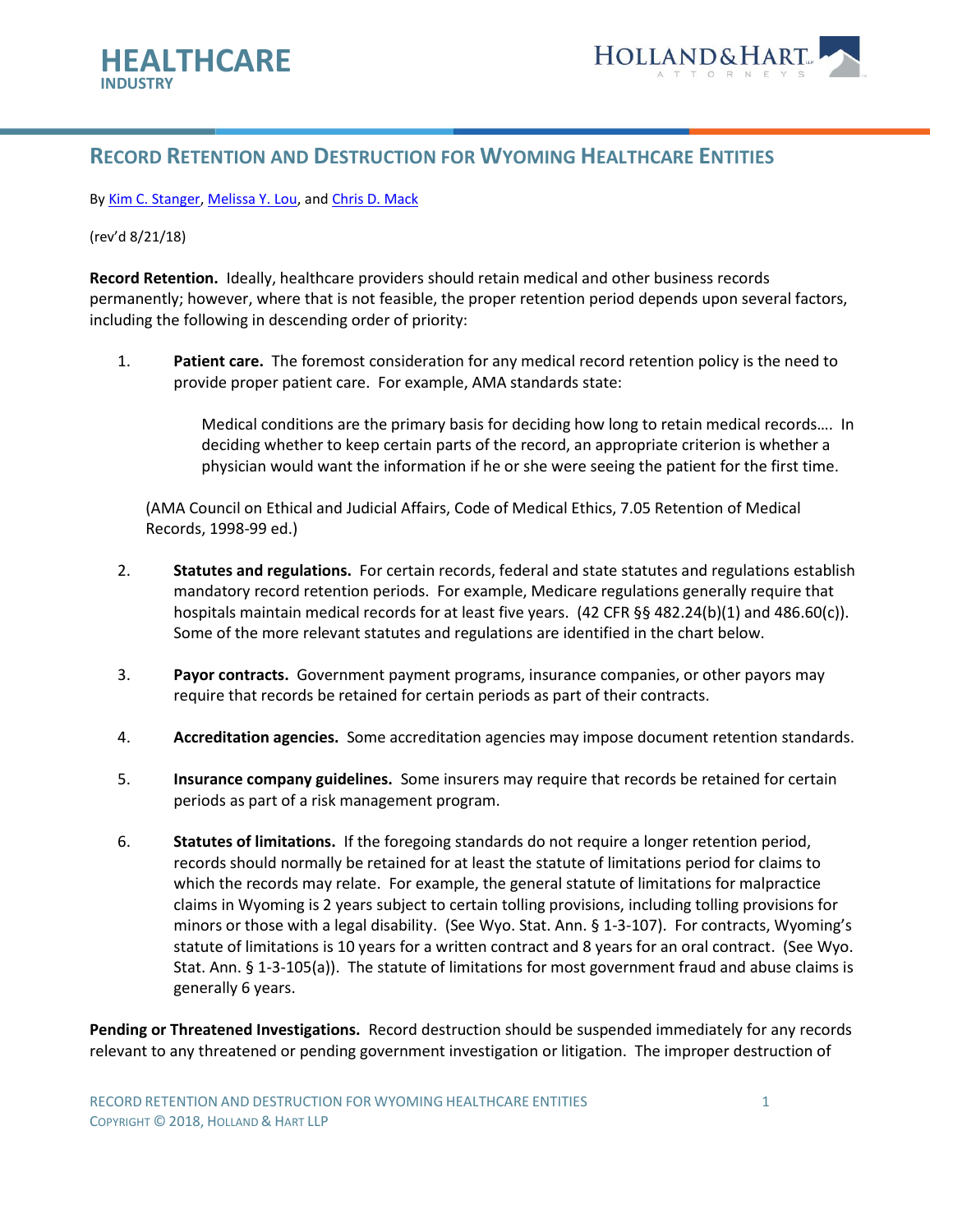



documents can result in serious civil and criminal penalties ranging from the loss of evidence necessary to prove or defend against a claim to tort liability for spoliation of evidence to severe federal criminal penalties.

**Document Destruction.** The HIPAA privacy and security rules require that covered entities implement appropriate administrative, physical, and technical safeguards to protect health information. Covered entities must enter business associate contracts with entities that maintain or destroy documents on behalf of the covered entity. The documents must be destroyed in a manner that will protect against improper disclosure.

**Record Retention Policies.** Hospitals and other health care providers should establish a written records retention and destruction policy for several reasons. First and foremost, the policy will help ensure that records are maintained for the appropriate time period to facilitate patient care and comply with relevant statutes, regulations, contracts, and accreditation standards. Second, HIPAA generally requires that covered entities establish appropriate retention and destruction policies for electronic health information. (*See, e.g*., 45 CFR § 312(c)(1)). Third, compliance with a proper records retention policy will help establish a defense against any claim or allegation of improper destruction of records. The written policies and procedures should:

- 1. Establish the length of time that relevant categories of records will be kept.
- 2. Establish the medium in which the records will be kept (e.g., paper, microfilm, electronic, etc.).
- 3. Define which records will be kept onsite and which are kept offsite.
- 4. Designate a person to be responsible for deciding what to keep and destroy.
- 5. Log the records that have been destroyed, and the date and method of destruction.
- 6. Provide for a method of disposal (e.g., shredding or incinerating) that destroys all information in the record and prevents inadvertent or intentional disclosure of the information consistent with HIPAA and similar state and federal laws.

**Business Associates.** To the extent that a healthcare provider uses an outside entity to assist with records retention or destruction, the health care provider must ensure that it has a HIPAA-compliant business associate contract with the entity.

**Suggested Document Retention Periods.** The following chart summarizes suggested retention periods for various records along with supporting citations. For some records, we recommend a longer period than a particular statute might allow. For example, even though a statute might require the retention of a medical record for only five years, it may be advisable to retain the records for ten years due to the statute of limitations for federal fraud and abuse claims. **Caution: record retention requirements may vary by provider type and applicable state or federal laws. Providers should confirm the record retention requirements applicable to their situation and discuss record retention with relevant stakeholders, including clinical personnel, risk management, finance, human resources, compliance, legal,** *etc.*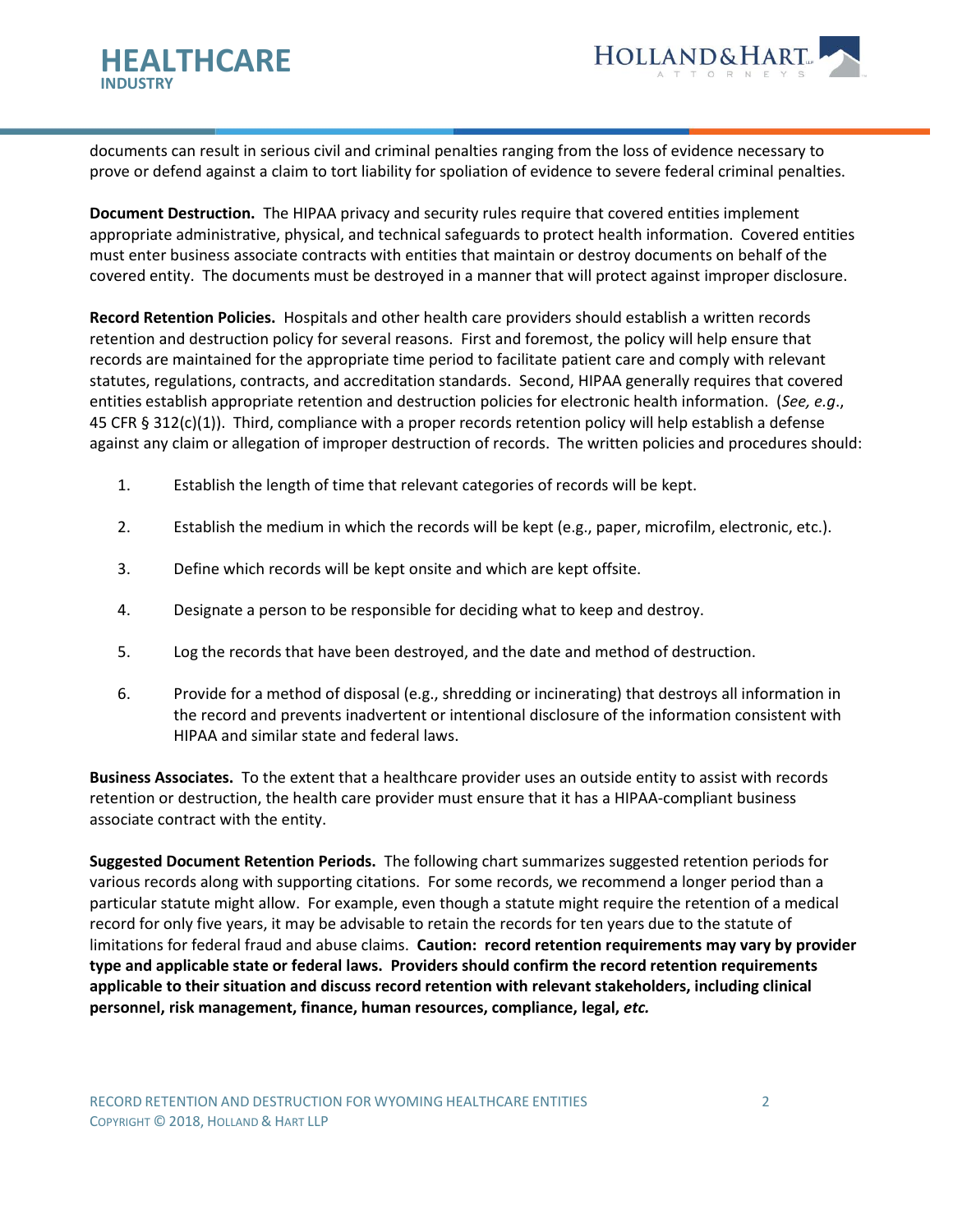



|                                                    |                   | <b>Retention</b>               |                          |
|----------------------------------------------------|-------------------|--------------------------------|--------------------------|
| <b>Record Description</b>                          | <b>Department</b> | <b>Recommendations</b>         | <b>Authority/Comment</b> |
| <b>ADMINISTRATION</b>                              |                   |                                |                          |
| Organizational or governance                       | Administration    | Permanent                      | 31 USC §§ 3729, 3731(b)  |
| records, e.g.,                                     |                   |                                |                          |
| -Articles of incorporation                         |                   |                                | W.S. $§ 17-16-1601(a)$   |
| -Bylaws                                            |                   |                                | W.S. § 17-19-1601(a)     |
| -Operating agreements                              |                   |                                |                          |
| -Board meeting minutes                             |                   |                                | AHIMA guidelines         |
| -Shareholder meeting minutes<br>-Board resolutions |                   |                                |                          |
| -Record of shareholders,                           |                   |                                |                          |
| including name, address, and                       |                   |                                |                          |
| number and class of shares                         |                   |                                |                          |
| held                                               |                   |                                |                          |
| -Actions taken by shareholders                     |                   |                                |                          |
| or board of directors, including                   |                   |                                |                          |
| committees of the board                            |                   |                                |                          |
| -Annual reports                                    |                   |                                |                          |
| -Appraisal reports                                 |                   |                                |                          |
| -Written communications to                         | Administration    | 3 years                        | $W.S.$ § 17-16-1601(e)   |
| shareholders                                       |                   |                                |                          |
| -Financial statements provided                     |                   |                                |                          |
| to shareholders                                    |                   |                                |                          |
| -Minutes of member meetings                        | Administration    | 3 years                        | $W.S.$ § 17-19-1601(e)   |
| -Records of actions approved                       |                   |                                |                          |
| by members                                         |                   |                                |                          |
| -Written communications to                         | Administration    | 3 years                        | W.S. $§ 17-19-1601(e)$   |
| members, including financial                       |                   |                                |                          |
| statements provided                                |                   |                                |                          |
| Property records, e.g.:                            | Administration    | Permanent                      | AHIMA guidelines         |
| -Deeds                                             |                   |                                |                          |
| -Titles                                            |                   |                                |                          |
| -Licenses                                          | Administration    | Permanent                      | <b>AHIMA</b> guidelines  |
| -Permits                                           |                   |                                |                          |
| <b>Construction records</b>                        | Administration    | Permanent                      | $W.S.$ § 1-3-105(a)      |
|                                                    |                   |                                |                          |
|                                                    |                   |                                | <b>AHIMA</b> guidelines  |
| Correspondence                                     | Administration    | Depends on the                 | 31 USC §§ 3729, 3731(b)  |
|                                                    |                   | subject matter;                |                          |
|                                                    |                   | however, as a<br>general rule, | W.S. $$ 1-3-105(a)$      |
|                                                    |                   | maintain significant           | <b>AHIMA</b> guidelines  |
|                                                    |                   | correspondence for             |                          |
|                                                    |                   |                                |                          |
|                                                    |                   | at least 6 years.              |                          |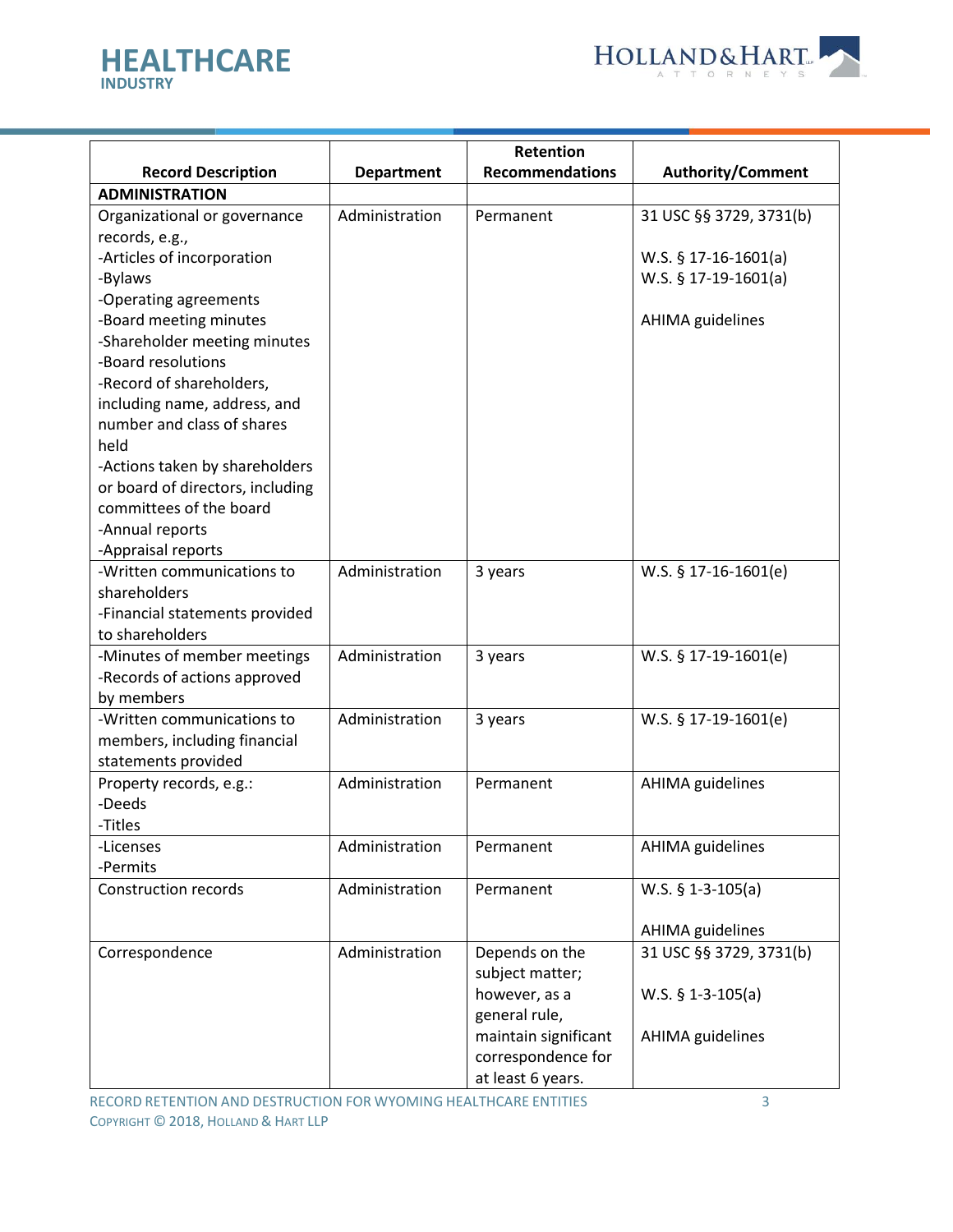



|                                               |                   | <b>Retention</b>       |                             |
|-----------------------------------------------|-------------------|------------------------|-----------------------------|
| <b>Record Description</b>                     | <b>Department</b> | <b>Recommendations</b> | <b>Authority/Comment</b>    |
| Admission register                            |                   | Permanent except       | <b>AHIMA</b> guidelines     |
|                                               |                   | that daily and         |                             |
|                                               |                   | monthly reports can    |                             |
|                                               |                   | be destroyed after     |                             |
|                                               |                   | year-end statistics    |                             |
|                                               |                   | are compiled.          |                             |
| -Contracts                                    | Administration    | 6 years from last      | 31 USC §§ 3729, 3731(b)     |
| -Leases                                       |                   | effective date,        |                             |
|                                               |                   | including any          | W.S. $§$ 1-3-105(a),        |
|                                               |                   | warranty period.       | W.S. § 34.1-2-725           |
|                                               |                   |                        |                             |
|                                               |                   |                        | AHIMA guidelines            |
| Policies and procedures                       | Administration    | 6 years from last      | 31 USC §§ 3729, 3731(b)     |
|                                               |                   | effective date.        |                             |
|                                               |                   |                        | AHIMA guidelines            |
| Daily census                                  | Administration    | 5 years                | <b>AHIMA</b> guidelines     |
| Reports from departments                      | Administration    | Generally 3 years      | AHIMA guidelines            |
|                                               |                   | except that reports    |                             |
|                                               |                   | that implicate fraud   |                             |
|                                               |                   | and abuse issues       |                             |
|                                               |                   | should be retained     |                             |
|                                               |                   | for at least 6 years.  |                             |
|                                               |                   | Many daily and non-    |                             |
|                                               |                   | annual reports may     |                             |
|                                               |                   | be destroyed after     |                             |
|                                               |                   | year-end statistics    |                             |
|                                               |                   | are compiled.          |                             |
| Statistics on admissions,                     | Administration    | Permanent              | AHIMA guidelines            |
| services or discharges                        |                   |                        |                             |
|                                               |                   |                        |                             |
| <b>BUSINESS AND FINANCE</b><br><b>RECORDS</b> |                   |                        |                             |
| General financial records and                 | Finance           | 10 years               | 31 USC §§ 3729, 3731(b)     |
| business transactions, e.g.,                  |                   |                        | (statute of limitations for |
| -Accounts payable/receivable                  |                   |                        | False Claims Act is 6 years |
| -Patient accounts                             |                   |                        | from submission of claim    |
| -Financial reports                            |                   |                        | or 3 years after date       |
| -Financial audits                             |                   |                        | material facts are known    |
| -Bank records (statements,                    |                   |                        | or reasonably should have   |
| checks, etc.)                                 |                   |                        | been known by gov't         |
| -Budgets                                      |                   |                        | official, but not more than |
|                                               |                   |                        | 10 years after date of      |
|                                               |                   |                        | violation)                  |

RECORD RETENTION AND DESTRUCTION FOR WYOMING HEALTHCARE ENTITIES 4 COPYRIGHT © 2018, HOLLAND & HART LLP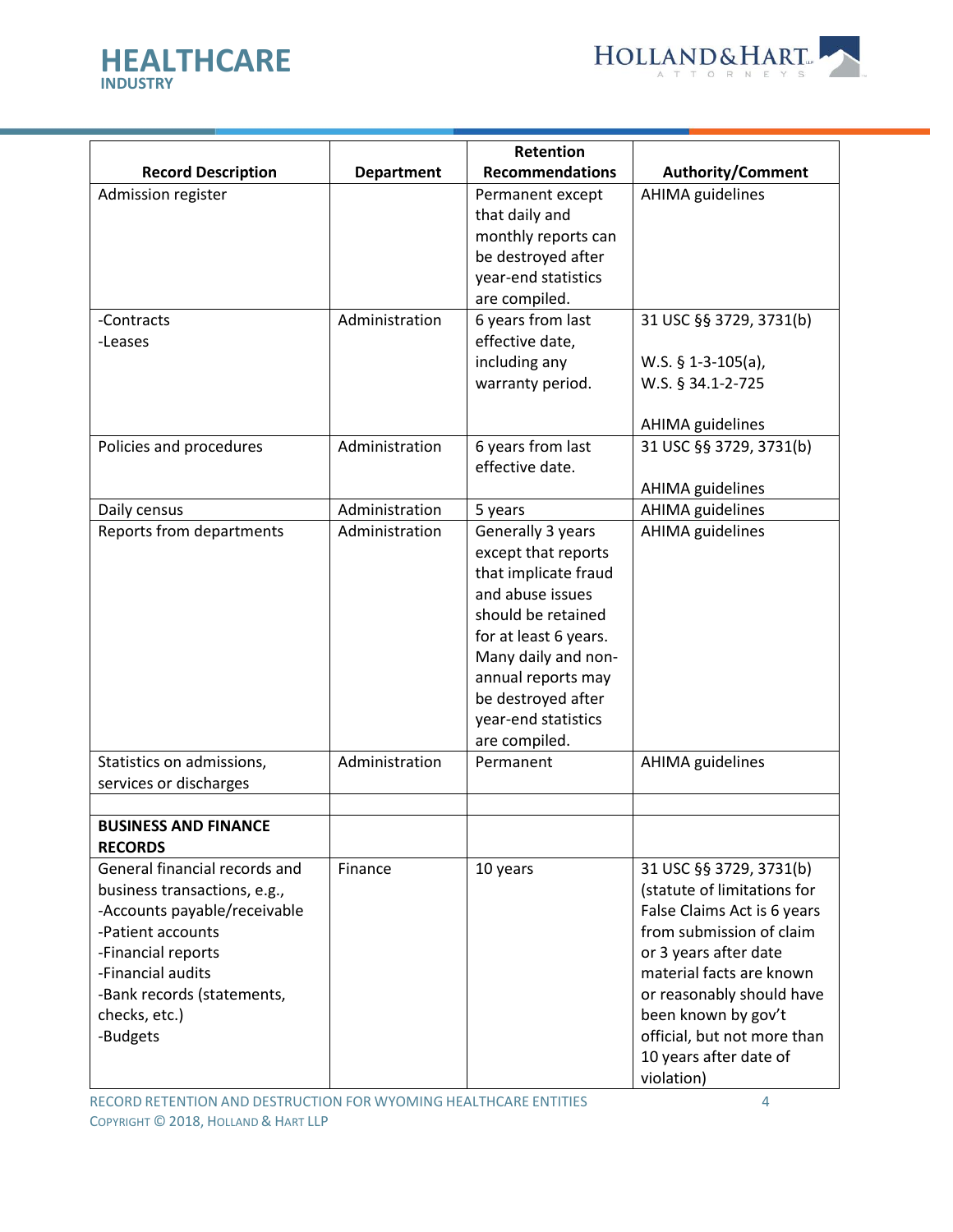



|                                       |                   | Retention              |                          |
|---------------------------------------|-------------------|------------------------|--------------------------|
| <b>Record Description</b>             | <b>Department</b> | <b>Recommendations</b> | <b>Authority/Comment</b> |
|                                       |                   |                        |                          |
|                                       |                   |                        | <b>WAPA 9.6</b>          |
|                                       |                   |                        | <b>WAPA 24.11</b>        |
|                                       |                   |                        | <b>WAPA 30.6</b>         |
|                                       |                   |                        |                          |
|                                       |                   |                        | <b>AHIMA</b> guidelines  |
| Daily census                          |                   | 6 years                | <b>AHIMA</b> guidelines  |
| <b>Employment and social security</b> |                   | 4 years after taxes    | 26 CFR § 31.6001-1(e)    |
| taxes                                 |                   | due (or paid, if paid  |                          |
|                                       |                   | after due date) or     |                          |
|                                       |                   | claim filed            |                          |
| ERISA benefit plan records            |                   | Date of filing plus 6  | 29 USC § 1027            |
|                                       |                   | years                  |                          |
|                                       |                   |                        |                          |
| <b>COMPLIANCE RECORDS</b>             |                   |                        |                          |
| Compliance documentation,             | Compliance        | 10 years               | 31 USC §§ 3729, 3731(b)  |
|                                       |                   |                        |                          |
| e.g.,<br>-Policies and procedures;    |                   |                        |                          |
|                                       |                   |                        |                          |
| -Employee training;                   |                   |                        |                          |
| -Auditing and monitoring;             |                   |                        |                          |
| -Reports of problems;                 |                   |                        |                          |
| -Investigations;                      |                   |                        |                          |
| -Correspondence with                  |                   |                        |                          |
| regulators;                           |                   |                        |                          |
| -Self-disclosures                     |                   |                        |                          |
| HIPAA records, e.g.:                  | Compliance,       | 6 years from later of  | 45 CFR § 164.530(j)(2)   |
| -Notice of Privacy Practices          | Privacy, and/or   | the date created or    | 45 CFR § 164.316(b)      |
| -Authorizations                       | Security Officer  | last effective date    |                          |
| -Privacy officer designation          |                   |                        |                          |
| -Disclosure log                       |                   |                        |                          |
| -Patient requests                     |                   |                        |                          |
| -Business associate contracts         |                   |                        |                          |
| -Employee training                    |                   |                        |                          |
| -Employee sanctions                   |                   |                        |                          |
| -Policies and procedures              |                   |                        |                          |
| -Complaints                           |                   |                        |                          |
| -Security assessment                  |                   |                        |                          |
| -Security standards                   |                   |                        |                          |
| documentation                         |                   |                        |                          |
|                                       |                   |                        |                          |
| <b>COMPREHENSIVE OUTPATIENT</b>       |                   | 5 years after patient  | 42 CFR § 485.60(c)       |
| <b>REHAB FACILITIES (CORFS)</b>       |                   | discharged             |                          |
|                                       |                   |                        |                          |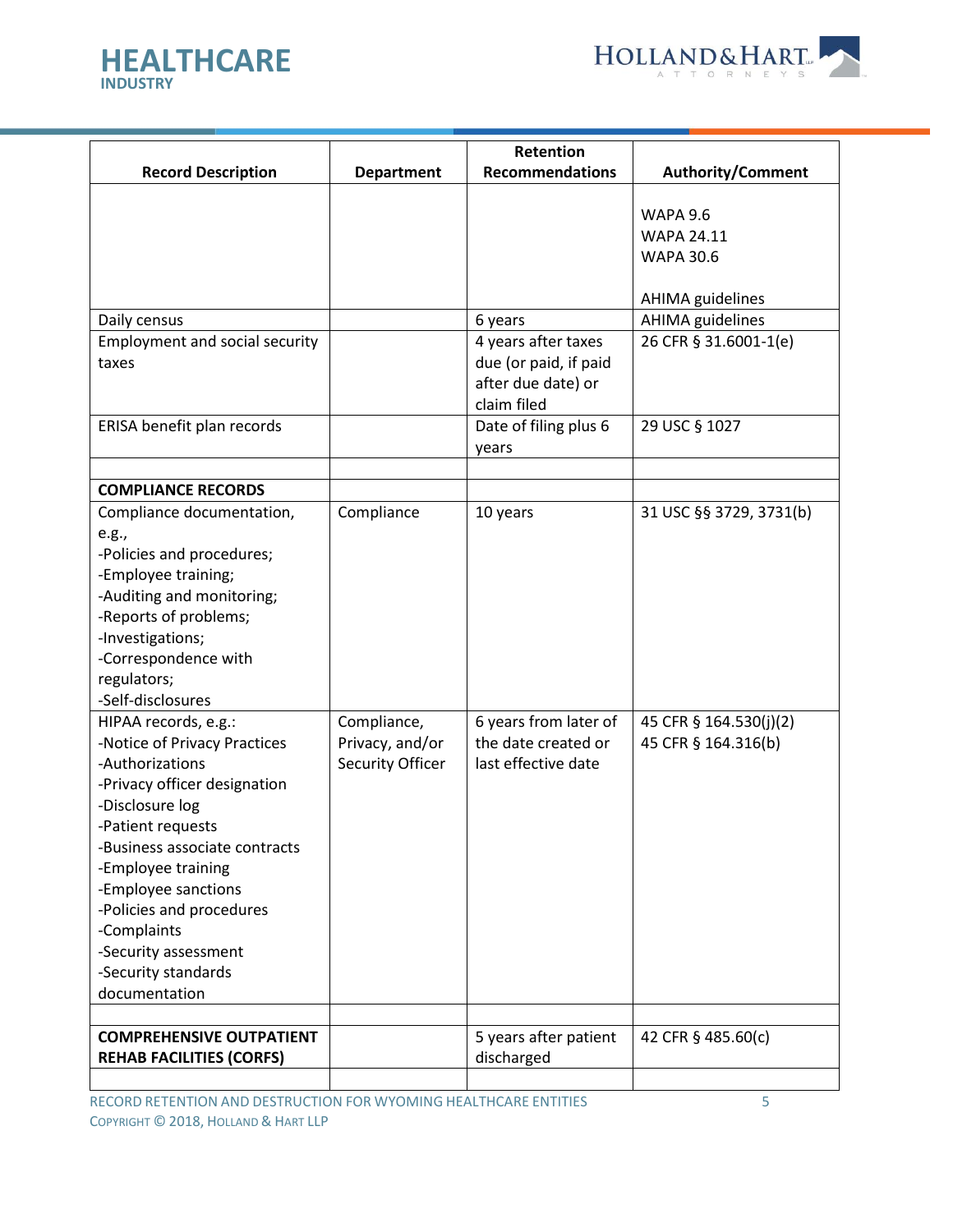



|                               |                        | Retention               |                          |
|-------------------------------|------------------------|-------------------------|--------------------------|
| <b>Record Description</b>     | <b>Department</b>      | <b>Recommendations</b>  | <b>Authority/Comment</b> |
| <b>DIETARY SERVICES</b>       | Records of             | Generally keep          | WAPA 4.14(d)             |
|                               | menus served           | available for client    |                          |
|                               |                        | review                  |                          |
|                               |                        |                         |                          |
| <b>EMERGENCY</b>              |                        |                         |                          |
| -List of on-call physicians   | <b>Emergency Dept.</b> | 5 years                 | 42 USC § 1395dd(d)(2)(C) |
| -Central log of emergency     |                        |                         | 42 CFR § 489.20(r)       |
| patients                      |                        |                         |                          |
|                               |                        |                         |                          |
| <b>HOME HEALTH AGENCY</b>     |                        | 5 years after the       | 42 CFR § 484.48(c)       |
|                               |                        | month the cost          |                          |
|                               |                        | report to which the     |                          |
|                               |                        | records apply is filed. |                          |
| <b>HOUSEKEEPING</b>           |                        |                         |                          |
| Housekeeping contracts        | Materials              | 10 years (written       | W.S. $§ 1-3-105(a)$      |
|                               | Management             | contract)               |                          |
|                               |                        |                         |                          |
| <b>HUMAN</b>                  |                        |                         |                          |
| RESOURCES/PERSONNEL           |                        |                         |                          |
| Employment info (FLSA), e.g.: | Human                  | 10 years from date      | 29 CFR § 516.2-.6        |
| -Payroll                      | Resources              | of last employment      | 29 CFR § 1627.3          |
| -Job descriptions             |                        | for written contracts   |                          |
| -Wages                        |                        |                         | $W.S.$ § 1-3-105(a)      |
| -Job evaluations              |                        | 8 years from date of    |                          |
| -Employment contracts         |                        | last employment for     |                          |
| -Time cards                   |                        | oral contracts          |                          |
| -Wage rate schedule           |                        |                         |                          |
| $-W-2s$                       |                        |                         |                          |
| $-W-4s$                       |                        |                         |                          |
| Employment actions, e.g.:     | Human                  | 10 years from date      | 29 CFR § 1602.14         |
| -Hiring                       | Resources              | of last employment      | 29 CFR § 1627.3          |
| -Promotion                    |                        | for written contracts   |                          |
| -Demotion                     |                        |                         | W.S. $$ 1-3-105(a)$      |
| -Transfer                     |                        | 8 years from date of    |                          |
| -Termination                  |                        | last employment for     |                          |
| -Layoff                       |                        | oral contracts          |                          |
| =Pay rates or compensation    |                        |                         |                          |
| terms                         |                        |                         |                          |
| Records related to employment | Human                  | 4 years                 | 26 CFR § 31.6001-1(e)(2) |
| taxes                         | Resources              |                         |                          |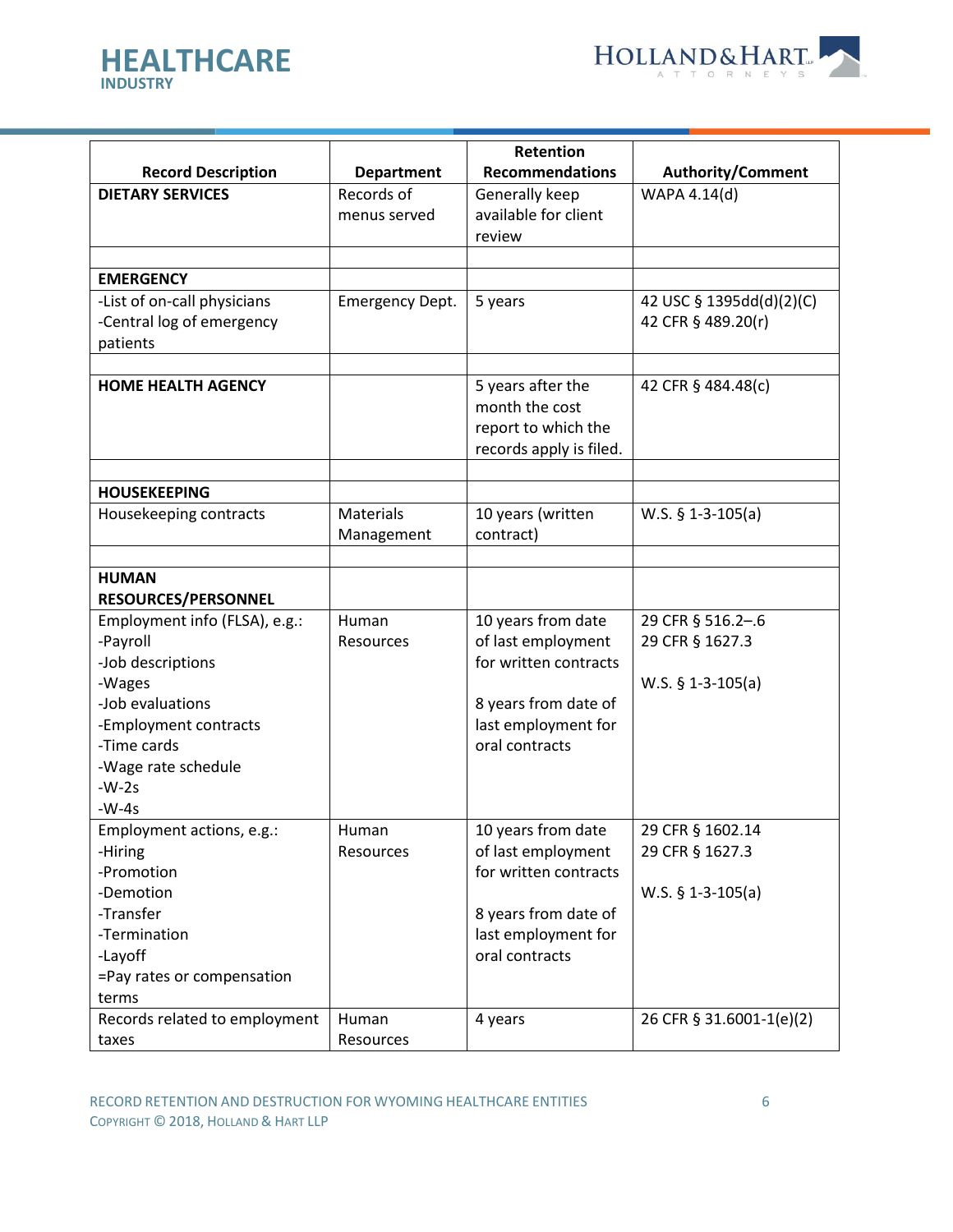



|                                 |                         | Retention              |                              |
|---------------------------------|-------------------------|------------------------|------------------------------|
| <b>Record Description</b>       | <b>Department</b>       | <b>Recommendations</b> | <b>Authority/Comment</b>     |
| Medical and exposure records    | Human                   | 30 years from date     | 29 CFR § 1910.1020(d)(1)     |
|                                 |                         |                        | 29 CFR § 1926.33             |
| pertaining to employee          | <b>Resources</b>        | of last employment     |                              |
| exposure to toxic substances or |                         |                        |                              |
| harmful physical agents (OSHA), |                         |                        |                              |
| e.g.:                           |                         |                        |                              |
| -Employment questionnaires or   |                         |                        |                              |
| -histories;                     |                         |                        |                              |
| -Employment medical exams;      |                         |                        |                              |
| -First aid records;             |                         |                        |                              |
| -Medical opinions or diagnoses; |                         |                        |                              |
| -Descriptions of treatments and |                         |                        |                              |
| prescriptions;                  |                         |                        |                              |
| -Medical complaints             |                         |                        |                              |
|                                 |                         |                        |                              |
| <b>LABORATORY</b>               |                         |                        |                              |
| General                         | Laboratory              | 6 years after test     | 31 USC §§ 3729, 3731(b)      |
|                                 |                         |                        | 42 CFR § 493.1105(a)         |
|                                 |                         |                        |                              |
|                                 |                         |                        | W.S. §§ 35-2-615, -616.      |
|                                 |                         |                        | <b>AHIMA</b> guidelines      |
| Immunohematology                | Laboratory              | Later of 10 years      | 42 CFR § 493.1105(a)(3)(ii), |
|                                 |                         | after records of       | (6)(i)                       |
|                                 |                         | processing have        | 21 CFR § 606.160(d)          |
|                                 |                         | been completed or 6    |                              |
|                                 |                         | months after the       |                              |
|                                 |                         | latest expiration      |                              |
|                                 |                         | date.                  |                              |
| Pathology                       | Laboratory              | 10 years after report  | 42 CFR § 493.1105(a)(6)(ii)  |
| Specimen blocks                 | Laboratory              | 2 years after          | 42 CFR 493.1105(a)(7)(ii)    |
|                                 |                         | examination            |                              |
| <b>Stained slides</b>           | Laboratory              | 10 years after         | 42 CFR 493.1105(a)(7)(i)(B)  |
|                                 |                         | examination            |                              |
|                                 |                         |                        |                              |
| <b>MARKETING AND PUBLIC</b>     |                         |                        |                              |
| <b>RELATIONS</b>                |                         |                        |                              |
| Marketing materials             | Marketing/Public        | 6 years from last      | 31 USC §§ 3729, 3731(b)      |
|                                 | Relations               | effective date         | 42 CFR § 1003.1570           |
|                                 |                         |                        |                              |
|                                 |                         |                        | <b>AHIMA Guidelines</b>      |
| Contributor records;            | <b>Public Relations</b> | Permanent              | <b>AHIMA Guidelines</b>      |
| Publications                    |                         |                        |                              |
|                                 |                         |                        |                              |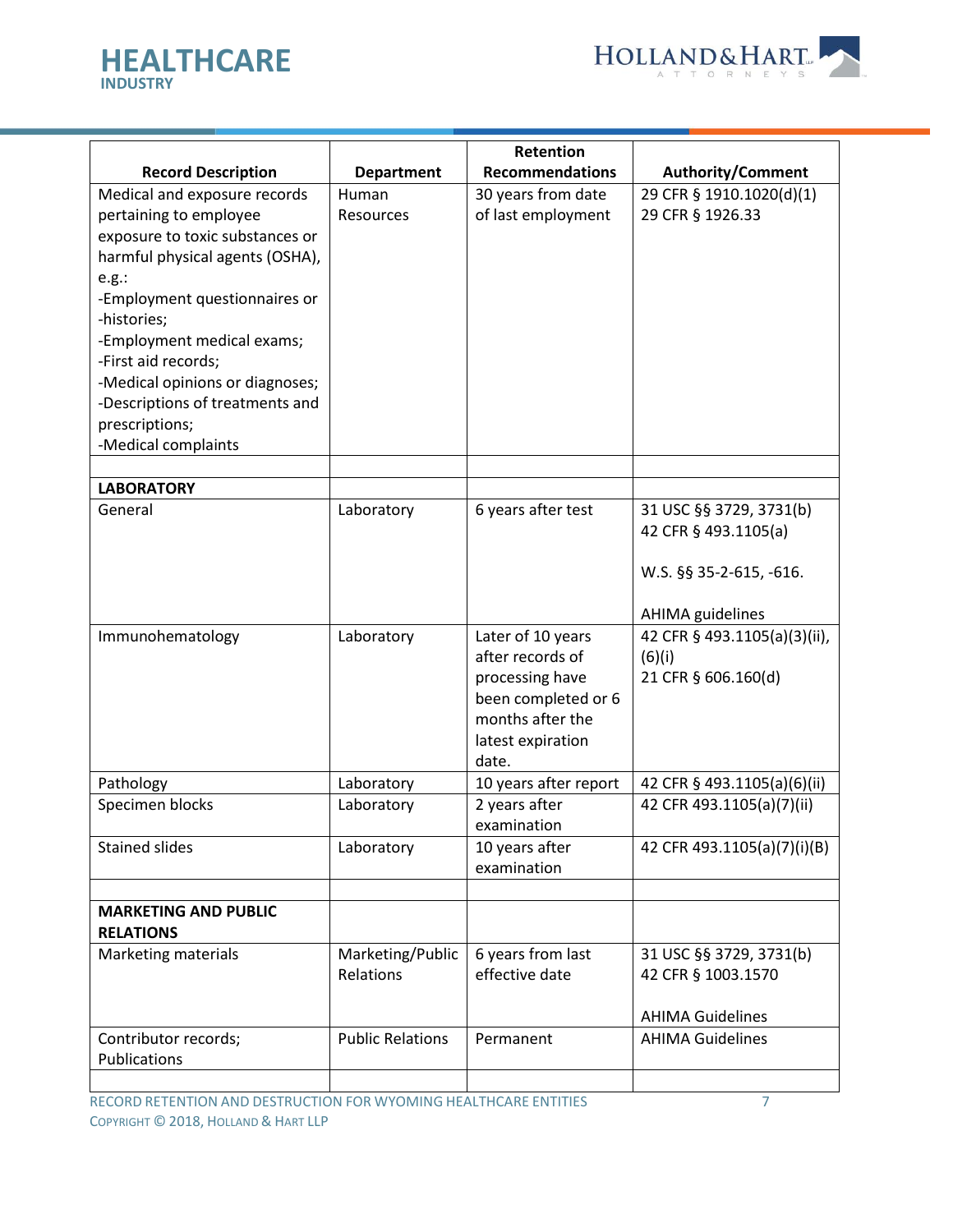



|                                                                    |                        | Retention                                                                                                                                         |                                                                                                                     |
|--------------------------------------------------------------------|------------------------|---------------------------------------------------------------------------------------------------------------------------------------------------|---------------------------------------------------------------------------------------------------------------------|
| <b>Record Description</b>                                          | <b>Department</b>      | <b>Recommendations</b>                                                                                                                            | <b>Authority/Comment</b>                                                                                            |
| <b>MEDICAL RECORDS</b>                                             |                        |                                                                                                                                                   |                                                                                                                     |
| General                                                            | <b>Medical Records</b> | 10 years from date<br>of last contact with<br>provider.                                                                                           | 31 USC §§ 3729, 3731(b)<br>42 CFR § 482.24(b)(1)<br>42 CFR § 485.60(c)<br>42 CFR § 485.638(c)<br>42 CFR § 1003.1570 |
|                                                                    |                        | If that is not<br>practical, the records<br>should be kept for a<br>minimum of the later<br>of 7 years from the<br>relevant patient<br>encounter. | W.S. $$ 1-3-105(a)$<br>W.S. § 35-2-615                                                                              |
| Abortions and related medical<br>services documentation            | <b>Medical Records</b> | At least 7 years or<br>majority plus 2 years,<br>whichever is longer.                                                                             | 42 CFR § 50.309                                                                                                     |
| Aged and Disabled Waiver<br><b>Services</b>                        | <b>Medical Records</b> | 6 years following<br>termination of<br>service                                                                                                    | WAPA 7.8(d)                                                                                                         |
| Incompetent patients                                               | <b>Medical Records</b> | 3 years after<br>disability is removed                                                                                                            | W.S. § 1-3-114                                                                                                      |
| Mammography                                                        | <b>Medical Records</b> | 5 years or not less<br>than 10 years if no<br>additional<br>mammograms are<br>performed at facility                                               | 21 CFR § 900.12(c)(4)(i)                                                                                            |
| Nuclear medicine                                                   | <b>Medical Records</b> | 5 years                                                                                                                                           | 42 CFR § 482.53(d)(1)                                                                                               |
| Psychiatric                                                        | <b>Medical Records</b> | 6 years                                                                                                                                           | 42 CFR § 482.61                                                                                                     |
| Primary care                                                       | <b>Medical Records</b> | 6 years from date of<br>service                                                                                                                   | <b>WAPA 45.7</b>                                                                                                    |
| Radiology, including x-rays                                        | <b>Medical Records</b> | Later of 5 years from<br>date of test or<br>majority plus 5 years                                                                                 | 42 CFR § 482.26(d)                                                                                                  |
| Registries of births and deaths                                    | <b>Medical Records</b> | Permanent                                                                                                                                         | AHIMA guidelines                                                                                                    |
| Transfer records (patients<br>transferred to and from<br>hospital) | <b>Medical Records</b> | 5 years from transfer                                                                                                                             | 42 CFR § 489.20(r)(1)                                                                                               |
| Therapy records                                                    | <b>Medical Records</b> | Later of 5 years from<br>date of discharge or<br>majority plus 3 years                                                                            | 42 CFR § 485.721(d)                                                                                                 |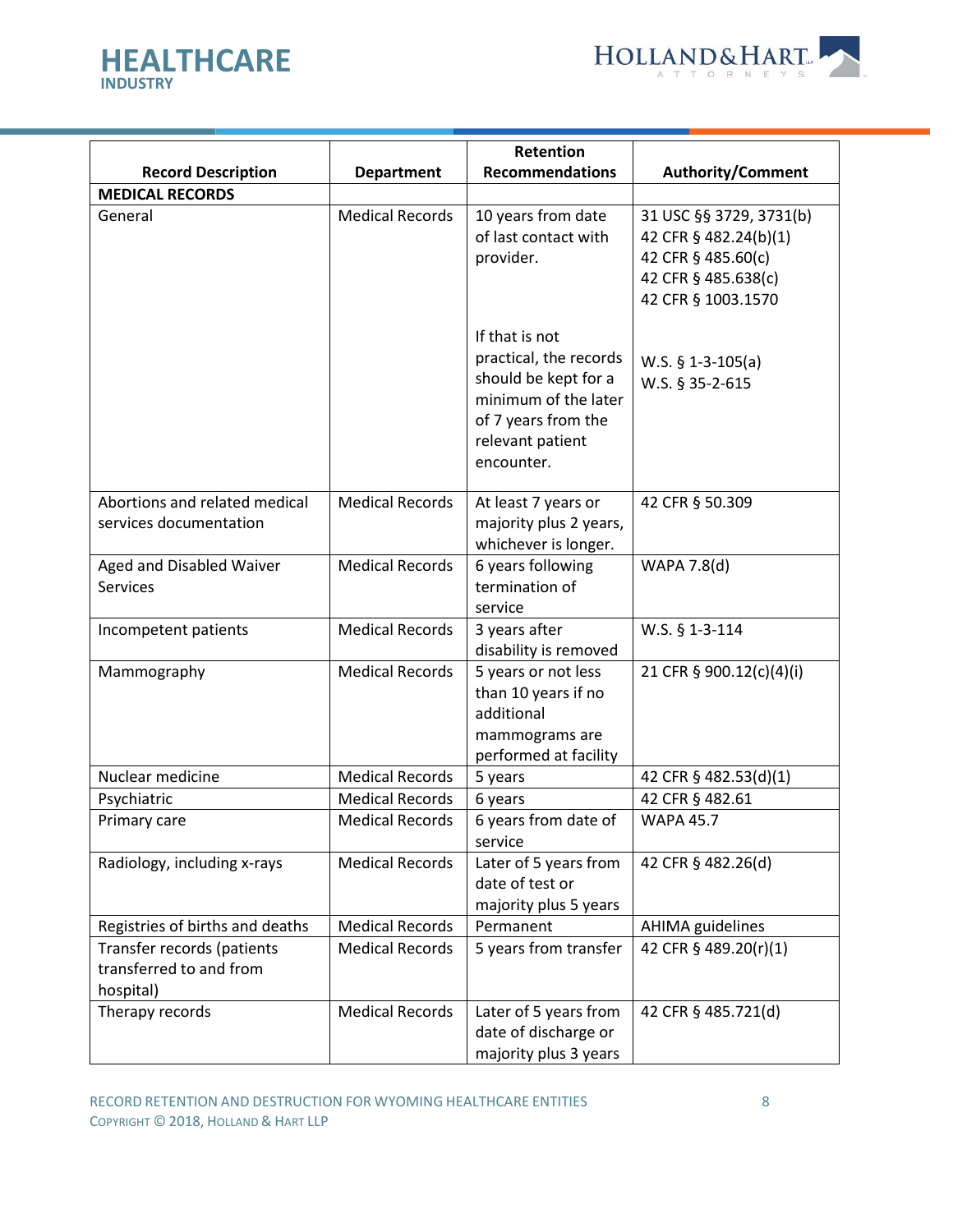



|                                  |                                | Retention              |                          |
|----------------------------------|--------------------------------|------------------------|--------------------------|
| <b>Record Description</b>        | <b>Department</b>              | <b>Recommendations</b> | <b>Authority/Comment</b> |
| Immunization and vaccination     | <b>Medical Records</b>         | Certain information    | 42 USC § 300aa-25(a)     |
|                                  |                                | concerning the         | 42 USC § 300aa-11(c)     |
|                                  |                                | vaccine must be        |                          |
|                                  |                                | maintained in a        |                          |
|                                  |                                | permanent file.        |                          |
| <b>MEDICAL STAFF</b>             | <b>Medical Staff</b>           | 30 years               | AHIMA guidelines         |
|                                  | Office                         |                        |                          |
| <b>Bylaws</b>                    | <b>Medical Staff</b>           | Permanent              | AHIMA guidelines         |
| Rules                            | Office                         |                        |                          |
| Regulations                      |                                |                        |                          |
| <b>Minutes</b>                   |                                |                        |                          |
| Credentialing file               | <b>Medical Staff</b><br>Office | 30 years               | AHIMA guidelines         |
| <b>PHARMACY</b>                  |                                |                        |                          |
| Controlled substances            | Pharmacy                       | 2 years                | 21 CFR § 1304.04(a)      |
| dispensed                        |                                |                        | 21 USC § 827(b)          |
|                                  |                                |                        |                          |
| <b>RESEARCH</b>                  |                                |                        |                          |
| Institutional review board (IRB) | <b>IRB</b>                     | 2 years after later of | 21 CFR § 812.140(d); see |
| for clinical devices             |                                | the termination of     | also 21 CFR § 312.62(e)  |
|                                  |                                | the investigation or   |                          |
|                                  |                                | the date the records   |                          |
|                                  |                                | are no longer          |                          |
|                                  |                                | required to support a  |                          |
|                                  |                                | premarket approval     |                          |
|                                  |                                | or a notice of         |                          |
|                                  |                                | product                |                          |
|                                  |                                | development            |                          |
|                                  |                                | protocol completion    |                          |
| IRB for clinical investigation   | <b>IRB</b>                     | 3 years after          | 21 CFR § 56.115(b)       |
|                                  |                                | completion of          | 38 CFR § 16.115(b)       |
|                                  |                                | research               |                          |
| <b>RISK MANAGEMENT</b>           |                                |                        |                          |
| Accident/incident reports        | Risk                           | At least 2 years       | W.S. § 1-3-107           |
|                                  | Management                     |                        |                          |
| Liability insurance policies     | <b>Risk</b>                    | For occurrence-        | <b>AHIMA</b> guidelines  |
|                                  | Management                     | based policies, 20     |                          |
|                                  |                                | years after            |                          |
|                                  |                                | expiration.            |                          |